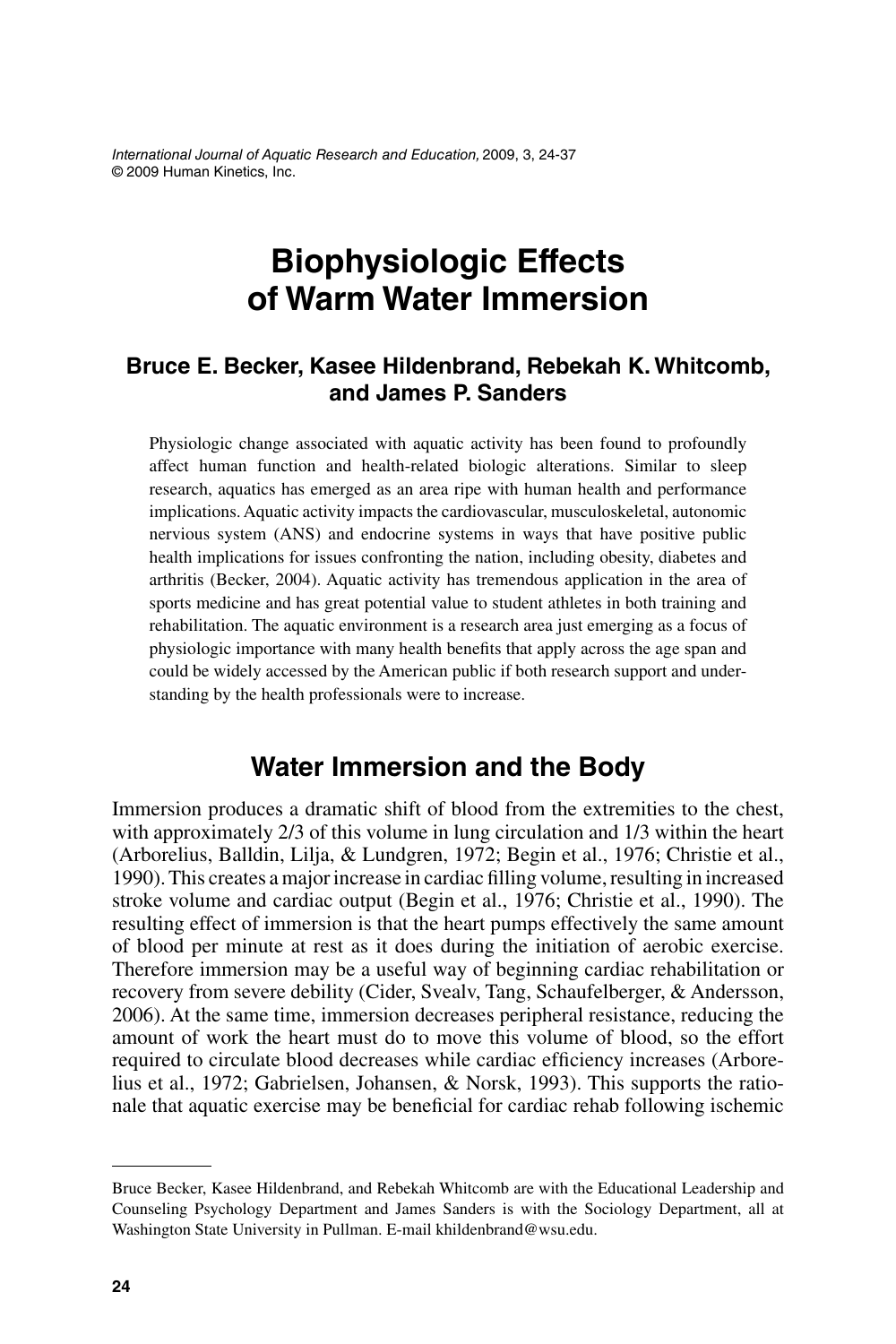heart injury (Gabrielsen et al., 2001; Gabrielsen, Sorensen et al., 2000; Hanna, Sheldahl, & Tristani, 1993; Heigenhauser, Boulet, Miller, & Faulkner, 1977; Jiang et al., 1994; Magder, Linnarsson, & Gullstrand, 1981; McMurray, Avery, & Sheps, 1988; Meyer & Leblanc, 2008).

Circulation to deep muscle structures is also increased significantly in water immersion, improving oxygen flow to tissues and potentially facilitating healing of muscle, bone, and joint injuries (Balldin & Lundgren, 1972; Balldin, Lundgren, Lundvall, & Mellander, 1971). Improved blood flow is also relevant to processes that alter tissue circulation, including diabetes and some auto-immune diseases. Neck-depth immersion may enhance brain blood flow through reduction in peripheral vascular resistance combined with increased cardiac output. This may improve brain functions, including cognition and memory, which could potentially aid in head trauma recovery or stroke rehabilitation (Bonde-Petersen, Schultz-Pedersen,  $&$  Dragsted, 1992). Renal efficiency also improves, producing diuresis through increased excretion of sodium and potassium, aiding in reduction of edema when present (Epstein, 1976, 1992).

The autonomic nervous system (ANS) is an important homeostatic mechanism in several of the body's regulatory functions. The ANS is the major control mechanism for cardiovascular regulatory activity, including heart rate and arterial pressure. In addition, it controls the gastrointestinal motility and secretion, renal and bladder function, visual alterations, thermoregulation, and a number of mental processes. Essentially, it functions as the motherboard for human bioregulation. The two major subdivisions of the ANS are the sympathetic and the parasympathetic systems. The functions of the sympathetic nervous system (SNS) are to control the fight or flight responses of the body while the functions of the parasympathetic nervous system (PNS) are to control the relaxation and repose responses. The anatomic location of these systems is in the brainstem, the spinal cord, and the hypothalamus.

The anatomy, interconnections, and neural regulatory mechanisms are quite complex, with many reflex triggers and feed-back mechanisms. The response speed is dramatic, potentially capable of doubling heart rate in a matter of a few seconds. There are two major neurotransmitters activated by the ANS: acetylcholine and norepinephrine, categorized as catacholamines. A number of methods have been used to measure the function of the ANS components, including blood hormones such as corticosteroid and catecholamine levels, galvanic skin responses (polygraphs), salivary cortisols, and heart rate variability (HRV). While measurement of blood hormones is useful, because ANS changes are so instantaneous, a running measurement of sympathetic/parasympathetic influence is technically difficult outside of a laboratory. Polygraphs are used in legal work but not commonly in research applications. HRV has emerged as a major method of assessing autonomic activity because it is noninvasive, inexpensive, and offers real-time information about the influence of the two subdivisions of the ANS (Lombardi, 2002; Rajendra Acharya, Paul Joseph, Kannathal, Lim, & Suri, 2006; Stauss, 2003; Thayer & Brosschot, 2005). Research has shown that stress and fear increases SNS activity, whereas relaxation, meditation, and neutral water immersion decrease SNS activity and increase PNS (Ditto, Eclache, & Goldman, 2006; Mano, Iwase, Yamazaki, & Saito, 1985; Perini & Veicsteinas, 2003; Ziegelstein, 2007). Increased SNS activation is associated with adverse cardiac events, includ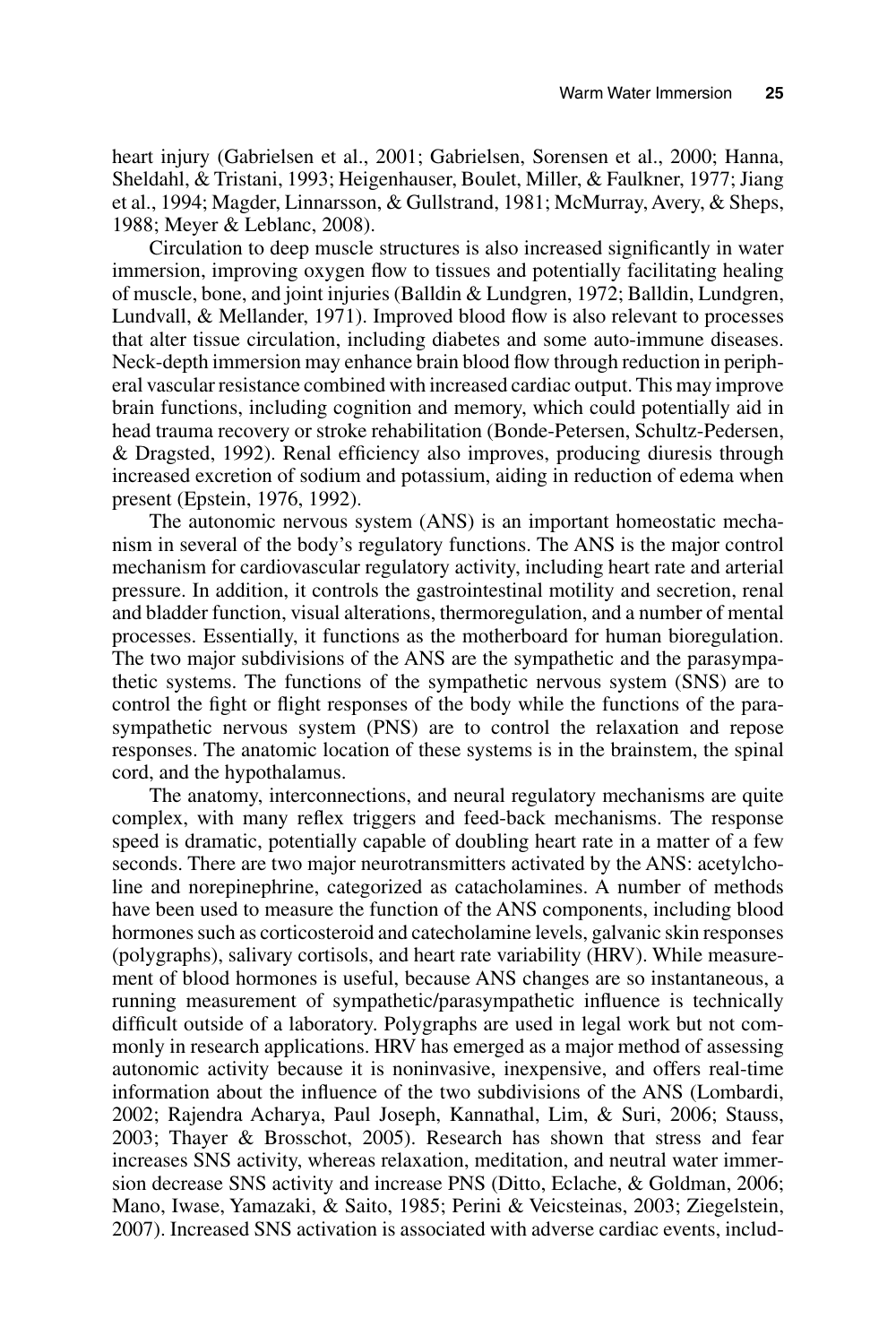ing arrhythmias, whereas increased vagal activation (PNS) is associated with a decrease in adverse cardiac events (Lombardi, 2002; Thayer & Brosschot, 2005; Thayer  $& Lane, 2007$ . As a result of these findings, HRV has become a major tool in the assessment of ANS activity and is commonly used in coronary care units for this purpose.

HRV analysis is based upon the understanding that a normal heart beats regularly, but with instantaneous variation. This variation is dependent upon respiratory frequency and ANS activity, including the interplay between the SNS and PNS subdivisions. By studying the variation using mathematical analysis, the variation may be broken into frequency spectra. By measuring the power of these various spectra, the influence of the two subdivisions may be assessed. Typically, it is believed that low and very low frequency spectral power in the rage from 0.15 to 0.4 Hz represents SNS, and that high frequency spectral power in the 0.15–0.4 Hz represents PNS influence. Further analysis of these variables can be used to examine the relationship between these two subdivisions, referred to as sympathovagal balance (Lombardi, 2002; Rajendra Acharya et al., 2006; Stauss, 2003; Thayer & Brosschot, 2005).

Comparable to meditation, aquatic immersion in warm water temperatures has been shown to exert an effect upon the ANS, decreasing sympathetic power while increasing vagal influence (Miwa, Sugiyama, Mano, Iwase, & Matsukawa, 1997; Nishimura & Onodera, 2000, 2001; Perini & Veicsteinas, 2003). A limited amount of research has been done to assess the effects of immersion temperature upon autonomic bioregulation. Most of the current literature has subjects in a supine floating position, rather than in the common seated position used while bathing or hot-tubbing (Nishimura & Onodera, 2000, 2001). This study examines water immersion impacts on the sitting position by contrasting ANS regulation measures in warm water to those in cool and neutral temperatures.

Immersion in warm water is generally found to be pleasurable, creating an almost universal feeling of relaxation. The ANS is the most rapidly responsive bioregulatory control function within the body. Using HRV, these changes can be clearly measured. It is known that positive emotional states are associated with increased sympathovagal balance, while negative emotions and stress will decrease HRV and sympathovagal balance (Brosschot, Van Dijk, & Thayer, 2007; Lane et al., 2008; Thayer & Lane, 2008; Thayer & Sternberg, 2006). The purpose of this study was to address whether the ANS would show changes that mirrored these positive emotion responses in HRV. In addition, we examined physiologic changes that are ANS-mediated, including blood pressure, heart rate, and core temperature.

## **Methods**

This study protocol was reviewed and approved by the Institution's Investigational Review Board. Sixteen healthy, college-aged participants volunteered for this study, consisting of eight males and females. Resting measurements of heart rate and blood pressure were taken using a standard automated plethysmometer (OMRON HEM-755, Omron Healthcare, Inc, Bannnockburn IL). Participants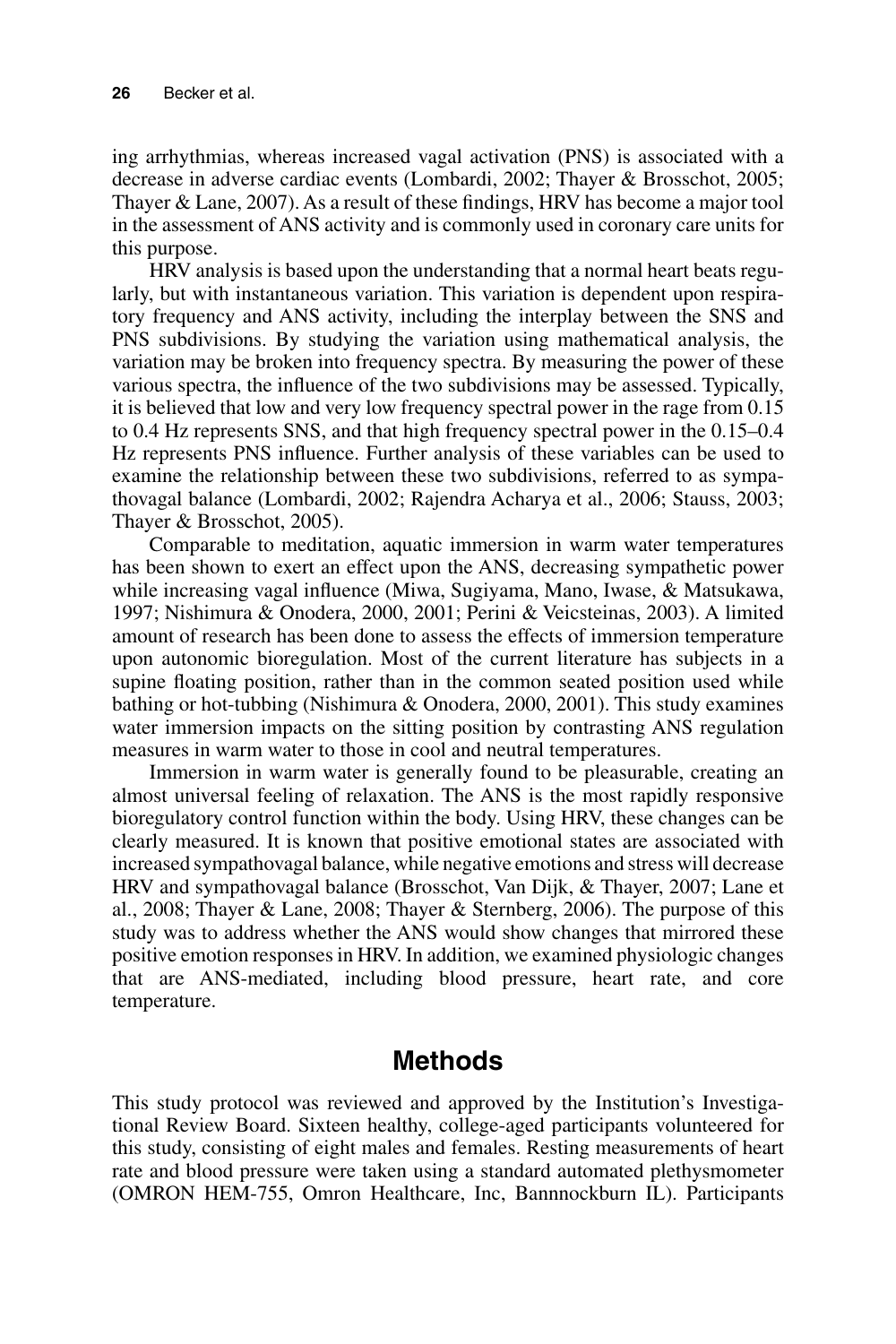ingested a radiofrequency core temperature transmitter (CorTemp, HQInc, Palmetto, FL) that continuously monitored core temperature during the study. To collect HRV data, subjects were connected to a BioPac biologic monitoring system (BioPac Systems Inc, Goleta CA) that continuously measured heart rate and electrocardiogram (ECG) with electrodes placed on right supraclavicular, right iliac, and the left apex.

Participants rested poolside for six minutes before initial measurements were taken. Data collection began with 6 minutes of baseline data and then subjects were immersed in the cool (31.1 °C) tub for 24 minutes (minutes six through 29). Vital signs (i.e., heart rate, core temperature, and blood pressure) were measured four times while in the cool tub: at the tail-end of the 11th, 17th, 23rd, and 29th minutes. Afterward, subjects exited the cool water and rested poolside for 12 minutes (minutes  $30-41$ ). Vitals were recollected half way through this first recovery period. Participants then immersed in neutral (36 °C) water for 24 minutes (minutes 42–65), followed by poolside recovery for 12 minutes (minutes 66–77). As before, vitals were retaken at the half-way point of the recovery period. Finally, participants immersed in the warm (39 °C) tub for 24 minutes (minutes 78–101) before sitting at poolside for a final 12 minutes (minutes  $102-114$ ). Vitals were taken at both the half-way point and end of the third recovery period.

BioPac data were cleaned before employing a fast-Fourier transform of the ECG into HRV. HRV data contained power spectrum data in very low frequency (VLF = 0.04HZ), low frequency (LF = 0.04–0.15HZ), and high frequency (HF = 0.15–0.4HZ), as well as sympathetic power, vagal power, and autonomic balance. Like vital measures, HRV data were assessed for the baseline and recovery periods and at the same time segments of the immersion periods. Table 1 provides descriptive statistics. Values listed for immersion and recovery periods represent the average of the measures taken.

As the underlying goal of the paper is to further explore potentially unique physiological effects of warm water immersion, paired-samples T tests were conducted. Paired-samples T tests are an appropriate statistical method because data were derived from the same subjects experiencing different conditions at different time points. Moreover, T tests allow for the inference of significance when sample size (and consequently statistical power) is low—a valuable feature considering the limited sample size of this study. Changes over time are graphed as a means to visually represent the relationships between water temperature and physiological response to immersion.

### **Results**

Table 2 presents results of paired-samples T tests analyses that compare vital and ANS measures taken while in warm water to those taken in other immersion states. Results strongly suggest that warm water has a significant effect on human bioregulatory processes. Physiological responses to warm water not only tend to significantly differ from baseline and recovery values, but the effects of warm water immersion also tend to differ from cool and neutral water immersion in meaningful ways. Key findings of the analyses are reviewed below.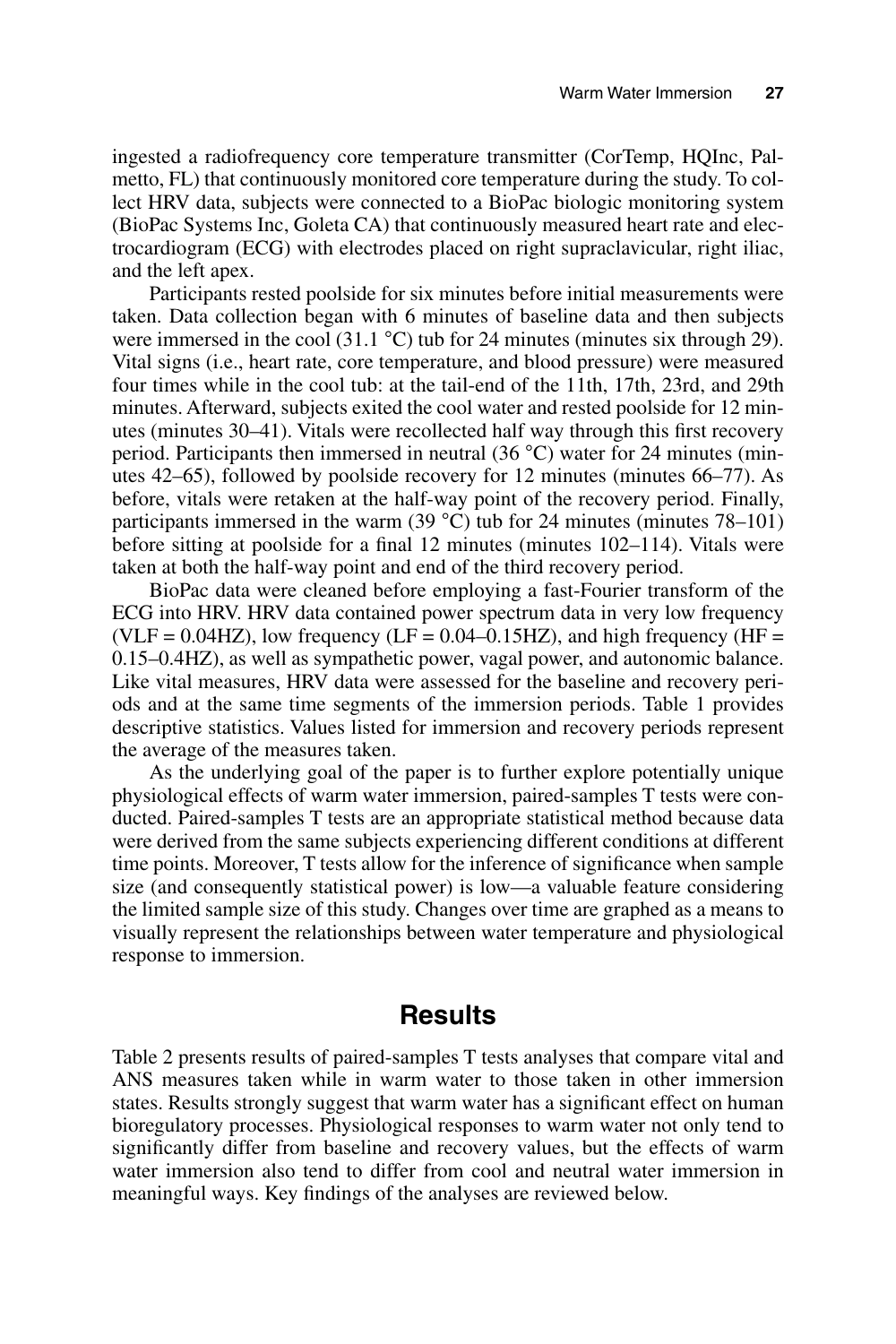## **Heart Rate**

Heart rate increased significantly in warm water when compared with cool and neutral immersion temperatures. Additional analyses (not shown here) reveal that immersion in neutral water did not significantly change heart rate from the firstrecovery period. Immersion in cool water had the reverse effect of warm water because it lowered heart rate by an average of 4.735 beats per minute, but the magnitude of cool water's impact on heart rate is not nearly as great as warm water. Immersion in warm water increased participant's heart rate by an average of 21.573 beats per minute. As evidenced in Figure 1a, it appears that heart rate recovers significantly from its elevated warm water state once removed for even a few minutes, returning to a level close to those measured in baseline and recovery periods.

## **Core Temperature**

Core temperature also appears to increase significantly in warm water compared with cool or neutral temperatures. Analyses not shown here indicate that immersion in cool or neutral water did not significantly alter participants' body temperature, though limited sample size may partially account for the nonfinding. In any case, immersion in warm water increased participants' core temperature by 0.45 °C. Figure 1b provides a visual presentation of the change. Lastly, unlike for heart rate, removal from warm water did not significantly reduce core temperature. Thus, it appears the body requires a longer period of time to return to baseline core temperature than it does to restore baseline heart rate once removed from warm water.

## **Systolic Blood Pressure**

Warm water immersion significantly lowered participants' systolic blood pressure. On average participants' systolic blood pressure decreased by 11.596 mmHg, while rising slightly toward the end of the warm immersion period. During immersion periods water temperature alone does not seem to be the major factor in this effect, due to systolic blood pressure dropping similarly in cold, neutral, and warm water. During recovery immersion temperature does appear to affect systolic pressure either. During the cool and neutral immersion recovery periods, systolic pressures rose significantly, while following warm water immersion the recovery rise was far smaller. Figure 2 presents a summary of the pattern.

## **Diastolic Blood Pressure**

Participants' diastolic blood pressure responded similarly to systolic pressure. On average participants' diastolic blood pressure decreased by 25.826 mmHg in warm water. Unlike subjects' systolic pressure response however, warm water lowered diastolic blood pressure significantly compared with cool and neutral water. As with systolic pressure, diastolic blood pressures increase was significantly less in the third recovery period. This again implies that diastolic blood pressure responds differently based on whether one exits warm water as opposed to cool or neutral temperatures. Figure 2 provides a visual summary of systolic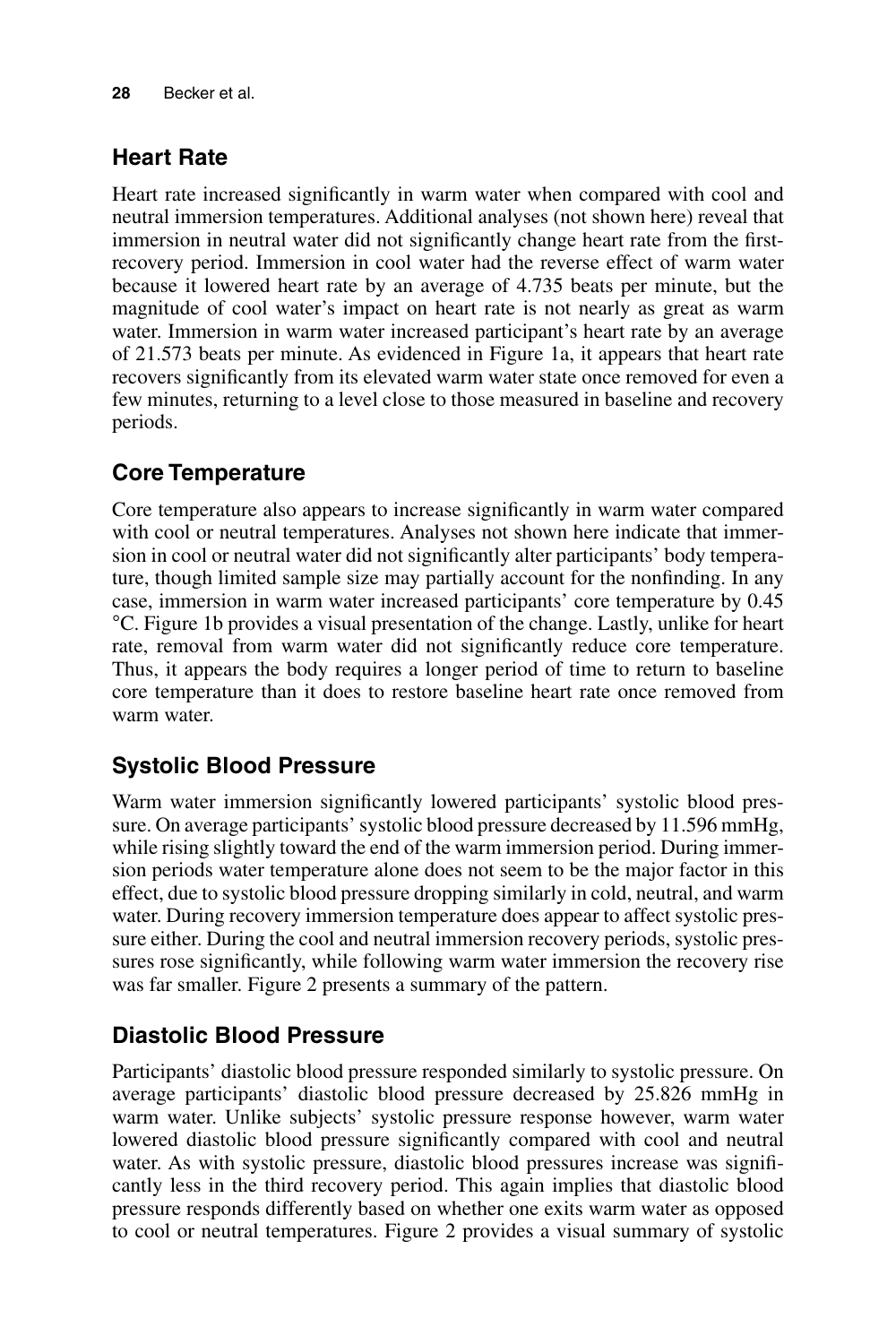| Variable                       | <b>Minimum</b> | <b>Maximum</b> | Mean    | sd     |
|--------------------------------|----------------|----------------|---------|--------|
| Baseline vitals heart rate     | 48             | 83             | 67.412  | 10.000 |
| Core temp $[n = 8]$            | 36.44          | 37.34          | 37.05   | 0.296  |
| Systolic BP                    | 98             | 130            | 112.118 | 8.690  |
| Diastolic BP                   | 56             | 86             | 72.235  | 8.164  |
| <b>ANS VLF</b>                 | 6.608          | 16.620         | 9.910   | 3.060  |
| HF                             | 0.631          | 2.598          | 1.079   | 0.584  |
| <b>SVB</b>                     | 2.011          | 4.280          | 3.602   | 0.611  |
| Cool vitals heart rate         | 48             | 76.5           | 62.694  | 9.068  |
| Core temp $[n = 9]$            | 36.80          | 37.648         | 37.212  | 0.281  |
| Systolic BP                    | 91             | 118            | 102.529 | 7.293  |
| Diastolic BP                   | 51.5           | 70.5           | 61.382  | 5.053  |
| <b>ANS VLF</b>                 | 6.608          | 16.620         | 9.910   | 3.060  |
| HF                             | 0.636          | 4.992          | 1.991   | 1.253  |
| <b>SVB</b>                     | 1.131          | 3.875          | 2.636   | 0.819  |
| 1st recovery vitals heart rate | 45             | 76             | 60      | 9.738  |
| Core temp $[n = 9]$            | 36.79          | 37.63          | 37.269  | 0.292  |
| <b>Systolic BP</b>             | 94             | 134            | 113.118 | 10.487 |
| Diastolic BP                   | 61             | 84             | 75.235  | 6.440  |
| <b>ANS VLF</b>                 | 4.212          | 22.228         | 12.233  | 4.576  |
| HF                             | 0.684          | 2.421          | 1.344   | 0.568  |
| <b>SVB</b>                     | 2.684          | 5.765          | 3.791   | 0.781  |
| Neutral vitals heart rate      | 46.3           | 75.3           | 60.406  | 7.933  |
| Core temp $[n = 9]$            | 36.58          | 37.448         | 37.111  | 0.261  |
| Systolic BP                    | 87.8           | 112.80         | 98.176  | 6.883  |
| Diastolic BP                   | 48             | 67.5           | 56.632  | 5.545  |
| <b>ANS VLF</b>                 | 19.695         | 48.321         | 30.560  | 8.190  |
| HF                             | 0.596          | 3.542          | 1.563   | 0.888  |
| <b>SVB</b>                     | 1.608          | 3.903          | 2.864   | 0.700  |
| 2nd recovery vitals heart rate | 50             | 69             | 59.882  | 5.529  |
| Core temp $[n = 8]$            | 36.79          | 37.41          | 37.167  | 0.211  |
| Systolic BP                    | 100            | 132            | 113.647 | 8.485  |
| Diastolic BP                   | 67             | 94             | 79      | 6.748  |
| ANS VLF                        | 8.282          | 20.159         | 13.335  | 3.955  |
| HF                             | 0.794          | 3.077          | 1.533   | 0.678  |
| <b>SVB</b>                     | 1.947          | 4.277          | 3.553   | 0.644  |
| Warm vitals heart rate         | 68             | 101            | 81.588  | 8.711  |
| Core temp $[n = 10]$           | 37.335         | 38.05          | 37.643  | 0.205  |
| Systolic BP                    | 83.5           | 120            | 102.610 | 9.014  |
| Diastolic BP                   | 40.75          | 65.5           | 53.176  | 6.109  |
| <b>ANS VLF</b>                 | 9.637          | 19.580         | 15.394  | 2.982  |

## **Table 1 Descriptive Statistics**

*(continued)*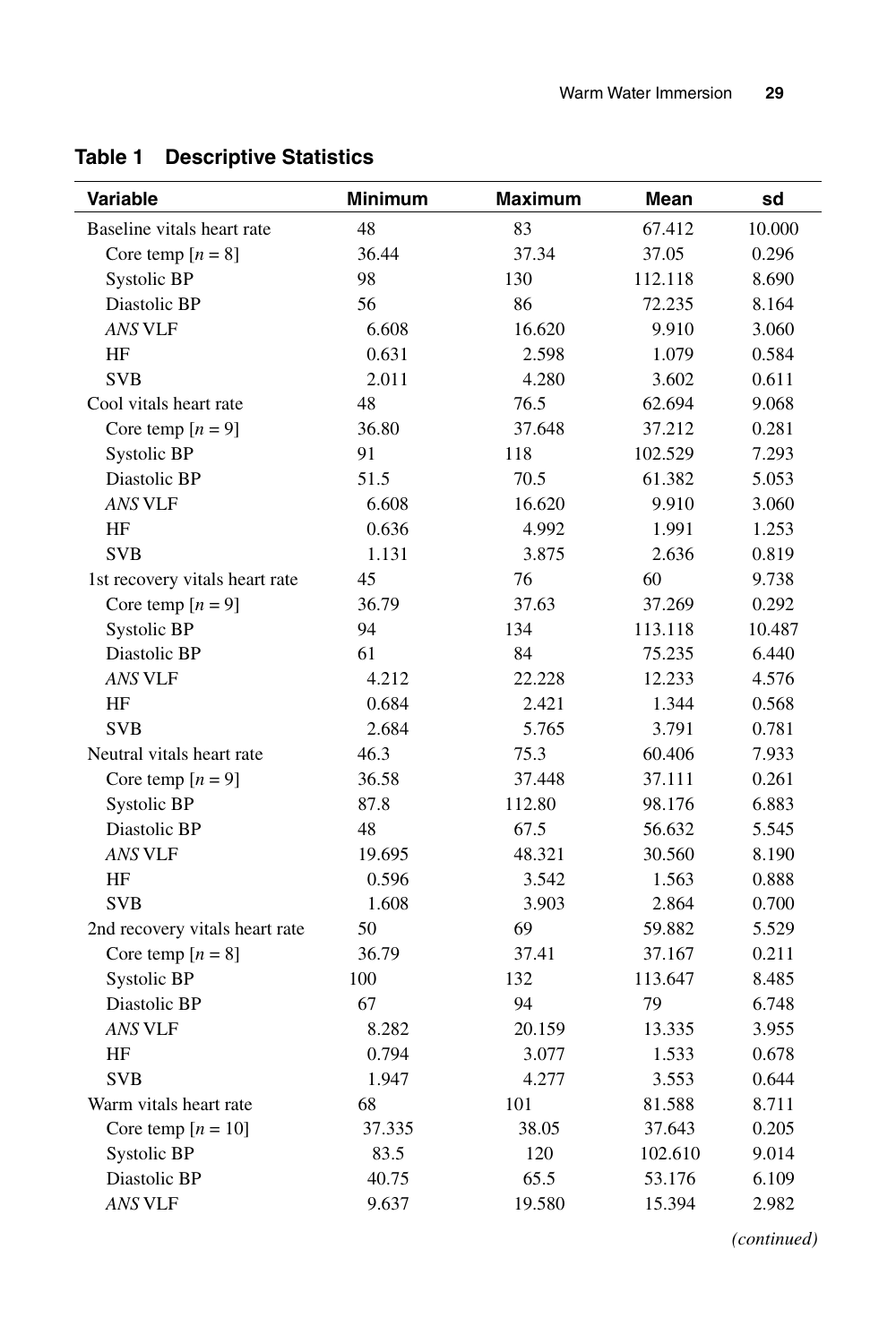#### **Table 1 (continued)**

| Variable                       | <b>Minimum</b> | <b>Maximum</b> | Mean    | sd     |
|--------------------------------|----------------|----------------|---------|--------|
| HF                             | 0.271          | 1.323          | 0.587   | 0.291  |
| <b>SVB</b>                     | 1.857          | 4.782          | 3.893   | 0.710  |
| 3rd recovery vitals heart rate | 51             | 92             | 67.941  | 9.384  |
| Core temp $[n = 9]$            | 37.475         | 38.075         | 37.728  | 0.189  |
| Systolic BP                    | 92.5           | 131            | 108.559 | 10.484 |
| Diastolic BP                   | 56             | 80             | 66.941  | 6.169  |
| ANS VLF                        | 7.032          | 18.033         | 10.548  | 2.894  |
| HF                             | 0.619          | 2.114          | 1.038   | 0.387  |
| <b>SVB</b>                     | 2.364          | 4.956          | 3.920   | 0.685  |

#### **Table 2 Paired-Samples** T **Test Analyses of Warm Water Effects by Water Immersion Status+**

| Variable               | <b>Baseline</b>          | Cool         | 1st<br>Recovery | <b>Neutral</b> | 2nd<br><b>Recovery</b>   | 3rd<br><b>Recovery</b> |
|------------------------|--------------------------|--------------|-----------------|----------------|--------------------------|------------------------|
|                        | Heart rate $+14.043***$  | $+18.779***$ | $+21.455***$    | $+21.073***$   | $+21.573***$             | $+13.69***$            |
| Core temp              | $+0.700**$               | $+0.423**$   | $+0.367**$      | $+0.524***$    | $+0.450***$              | $-0.093$               |
| Systolic<br><b>BP</b>  | $-4.890$                 | $-0.434$     | $-11.066***$    | $+3.904$       | $-11.596***$ $-6.508***$ |                        |
| Diastolic<br><b>BP</b> | $-19.059***$ $-8.206***$ |              | $-22.059***$    | $-3.456*$      | $-25.826*** -13.588***$  |                        |
| VLF                    | $+5.484***$              | $-16.956***$ | $+3.162**$      | $-15.166***$   | $+2.060*$                | $+4.847***$            |
| HF                     | $-0.492***$              | $-1.405***$  | $-0.757***$     | $-0.976***$    | $-0.947***$              | $-0.451**$             |
| <b>SVB</b>             | $+0.291*$                | $+1.246***$  | $+0.101$        | $+1.029***$    | $+0.339*$                | $-0.028$               |

+Horizontal axis is reference category.

 $*_{p}$  <.05;  $*_{p}$  <.01;  $*_{p}$  <.001, 2-tailed.

 $n = 8 - 18$ 

and diastolic blood pressure graphed together. This allows comparisons between pulse bandwidth, and shows it increased successively during neutral and warm water immersion.

#### **Very Low Frequency Power Spectral Data (VLF)**

Warm water immersion significantly raises VLF HRV, though not nearly to the degree of cool and neutral water. Warm water immersion increased VLF power by an average of 2.060HZ. While this is a significant change, warm water's impact is far smaller than cool and neutral water, which raised participants' VLF values by 22.441HZ and 18.328 HZ, respectively. Figure 3a presents the difference.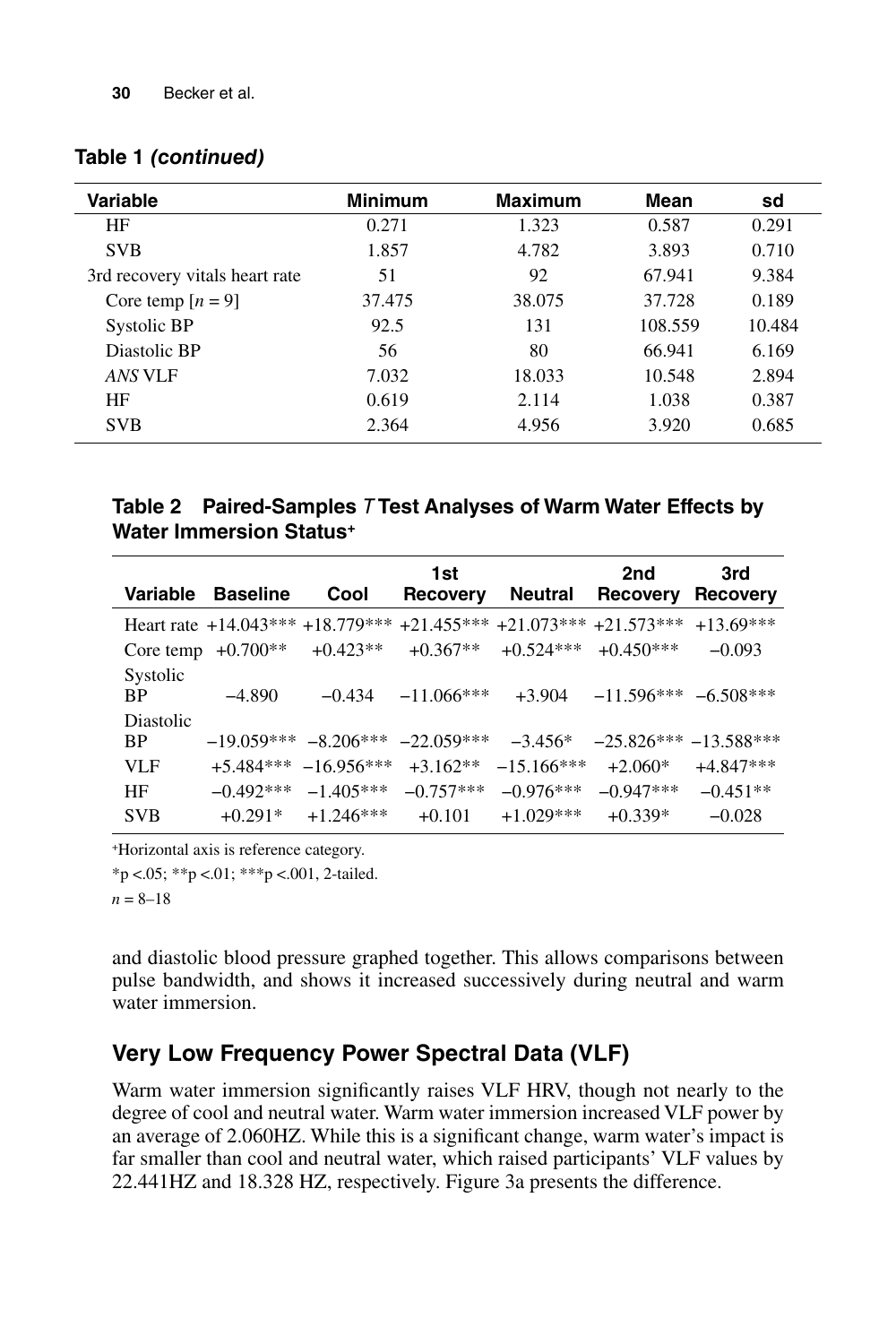

Figure 1 — Vitals (a. heart rate; b. core temperature).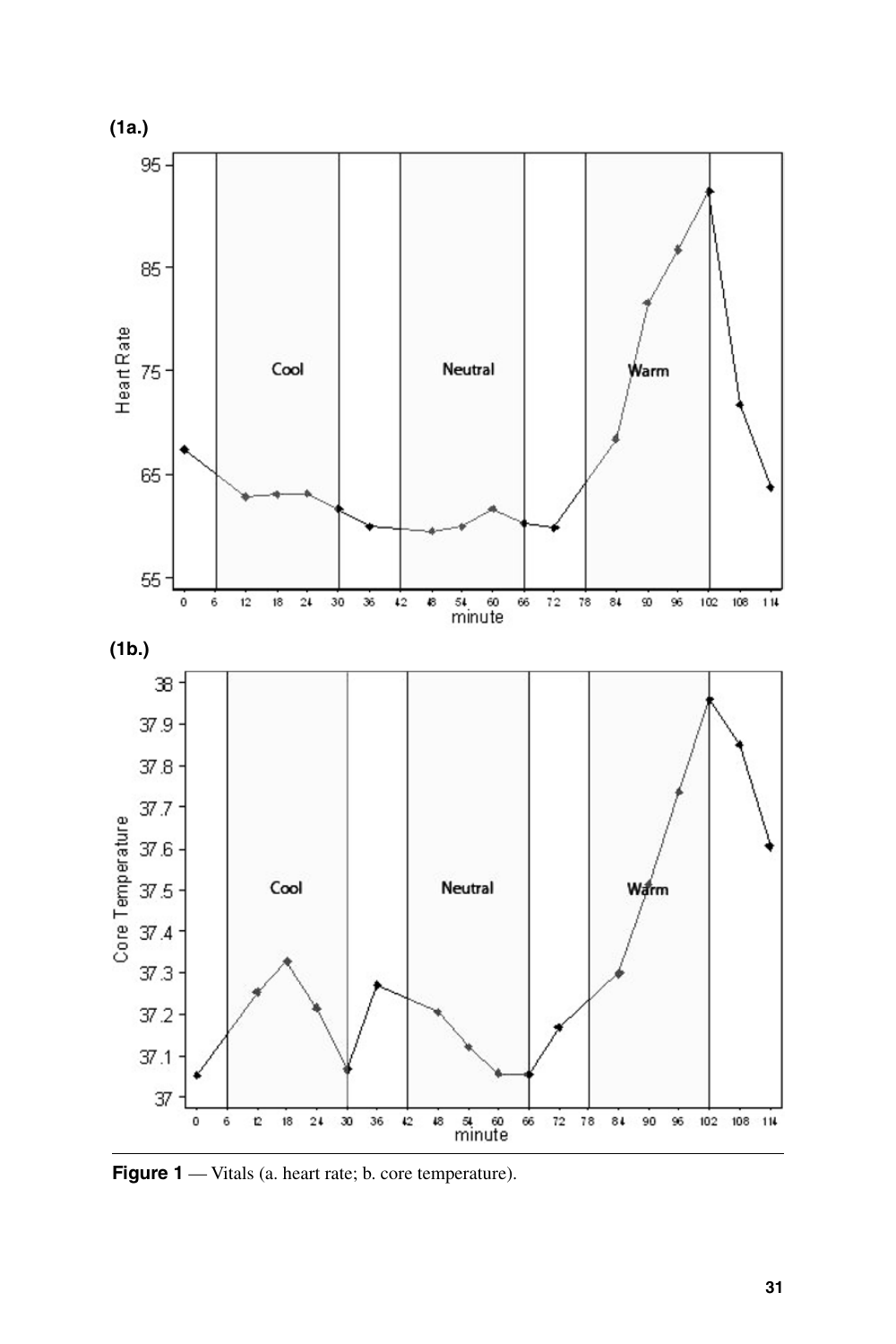Systolic and Diastolic blood pressure



**Figure 2** — Systolic and Diastolic blood pressure.

## **High Frequency Power Spectral Data (HF)**

HF HRV power is heavily influenced by water immersion status. Unlike cool and neutral water, both of which appear to significantly increase the response in HF power spectrum, exposure to warm water is associated with a significant decline in HF power. Figure 3b shows warm water immersion decreased participants' HF power by 0.947HZ.

## **Sympathovagal Balance (SVB)**

Results for SVB reverse those of HF power spectral analysis. Cool and neutral water significantly decreased SVB, but warm water immersion significantly increased SVB. Figure 3c shows warm water immersion increased SVB by 0.339HZ.

## **Discussion**

The purpose of this study was to address whether the ANS would show changes in HRV. In addition, we examined physiologic changes that are ANS-mediated including blood pressure, heart rate, and core temperature. HRV has been used extensively to monitor ANS function, because it is safe, noninvasive, and relatively inexpensive (Sinski, Lewandowski, Abramczyk, Narkiewicz, & Gaciong,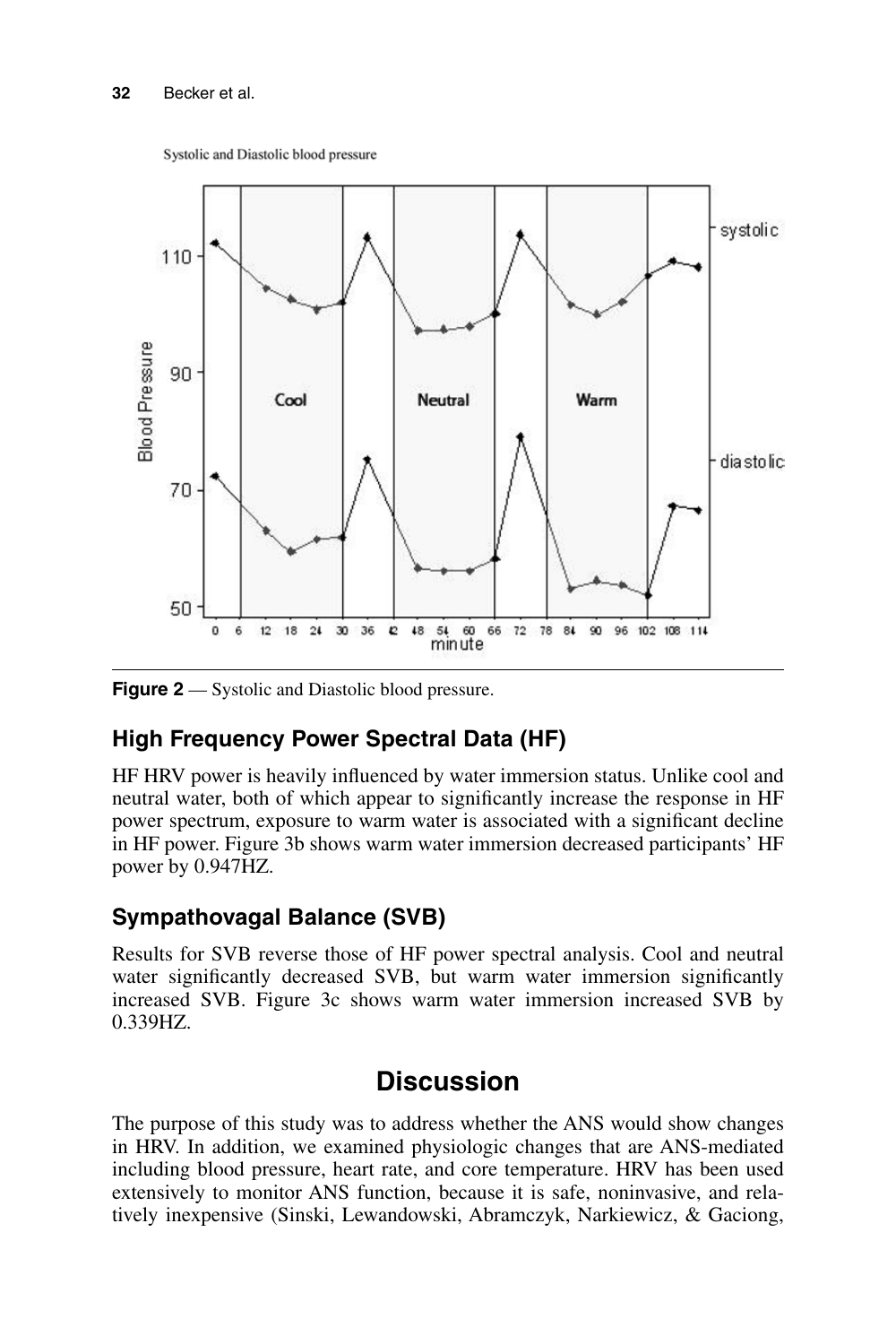

**Figure 3** — ANS (a. VLF power spectral data; b. HF power spectral data; c. Sympathovagal balance).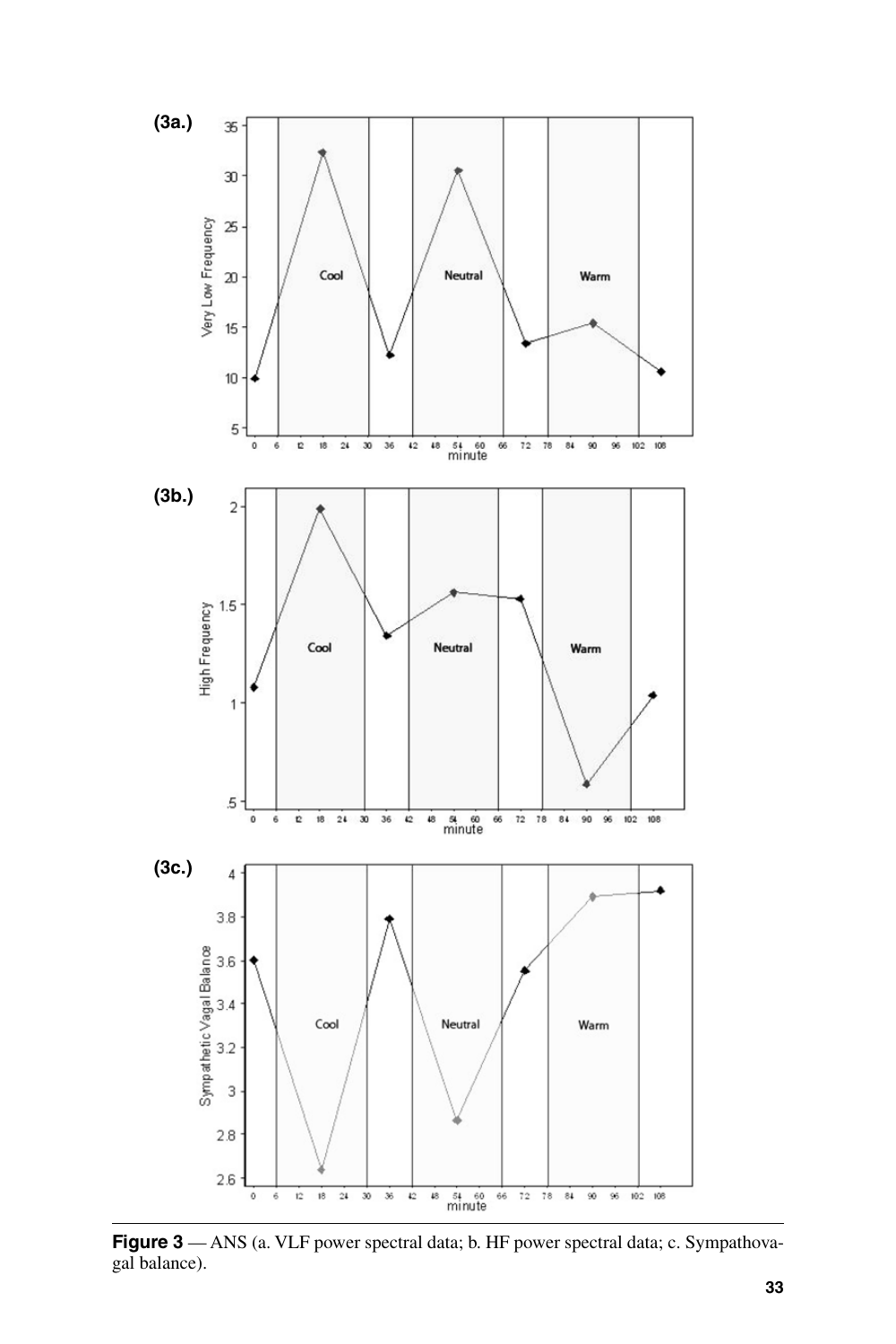2006). The impact of autonomic dysfunction has been associated with a great number of diseases and health issues (Thayer & Lane, 2007; Thayer & Siegle, 2002; Thayer & Sternberg, 2006). Methods of ANS alteration to increase HRV and to decrease the influence of the SNS in particular have been shown to have positive effects on critical elements of bioregulation. This includes a number of important mood and cognitive processes (Eskandari & Sternberg, 2002; Lane et al., 2008; Thayer & Brosschot, 2005; Thayer & Siegle, 2002; Thayer, Newman, & McClain, 1994; Tiller, McCraty, & Atkinson, 1996; Ziegelstein, 2007). Safe, easily available nonpharmacologic methods of achieving this autonomic adjustment could have potential utility and applicability over a range of health care issues. Warm water immersion has been shown in some previous studies to have some significant effects upon the ANS, reducing SNS activity, and increasing PNS influence upon the ANS (Mourot et al., 2008; Mourot et al., 2007; Nagasawa et al., 2001; Nishimura & Onodera, 2000, 2001). The mood and cognitive effects of these autonomic adjustments reduce anxiety, increase working memory, increase executive function (a complex group of cognitive skills), and attentional regulation (Thayer & Brosschot, 2005). It is perhaps of note in this context that Winston Churchill, a prolific writer but also someone who suffered from depression, was known for doing a great deal of his writing in the bathtub.

In healthy college-aged adults immersion in water produced a significant number of important physiologic changes that may provide health benefits. These include changes in blood pressure, HRV, and core temperature. The authors believe that the cascade of these changes is intimately involved with ANS bioregulation. Further, these changes seem to be influenced by immersion temperatures, as a statistically significant relationship between ANS activity manifested by HRV and water temperatures was found. Cool water produced a rise from baseline in SNS activity, with a drop in sympathovagal balance. This likely represents a physiologic stress response. Somewhat surprisingly, when compared with cool and neutral immersion, warm water immersion still produced a rise in sympathetic power (while smaller) with a small drop in sympathovagal balance from baseline. This elevation of sympathovagal balance lasted throughout the postimmersion period of study. A rise in sympathovagal balance is associated with stress reduction, positive emotions, relaxation, and meditation (Thayer & Lane, 2000; Thayer & Siegle, 2002; Thayer et al., 1994). Such a physiologic change causes a decrease in cardiac irritability, a reduction in blood pressure, and a decrease in anxiety (Thayer & Brosschot, 2005; Thayer & Lane, 2000; Thayer & Siegle, 2002; Thayer & Sternberg, 2006; Ziegelstein, 2007).

We observed a decrease in both mean blood pressure and diastolic pressures during the immersion period, most pronounced during the warm water cycle and subsequent to it. This has been seen in a number of prior studies (Allison & Reger, 1998; Arborelius et al., 1972; Coruzzi, Musiari, Mossini, Ceriati, & Novarini, 1993; Gabrielsen, Warberg et al., 2000; Nishimura & Onodera, 2000; Park, Choi, & Park, 1999; Robiner, 1990).

This study assessed 16 college-aged individuals, a relatively small number of subjects. The subjects were all healthy and none took regular medications. A larger sample might have given somewhat different results as would have an older group of subjects. For this study, we chose water temperatures that were within a narrow range. During initial work we attempted a lower temperature but found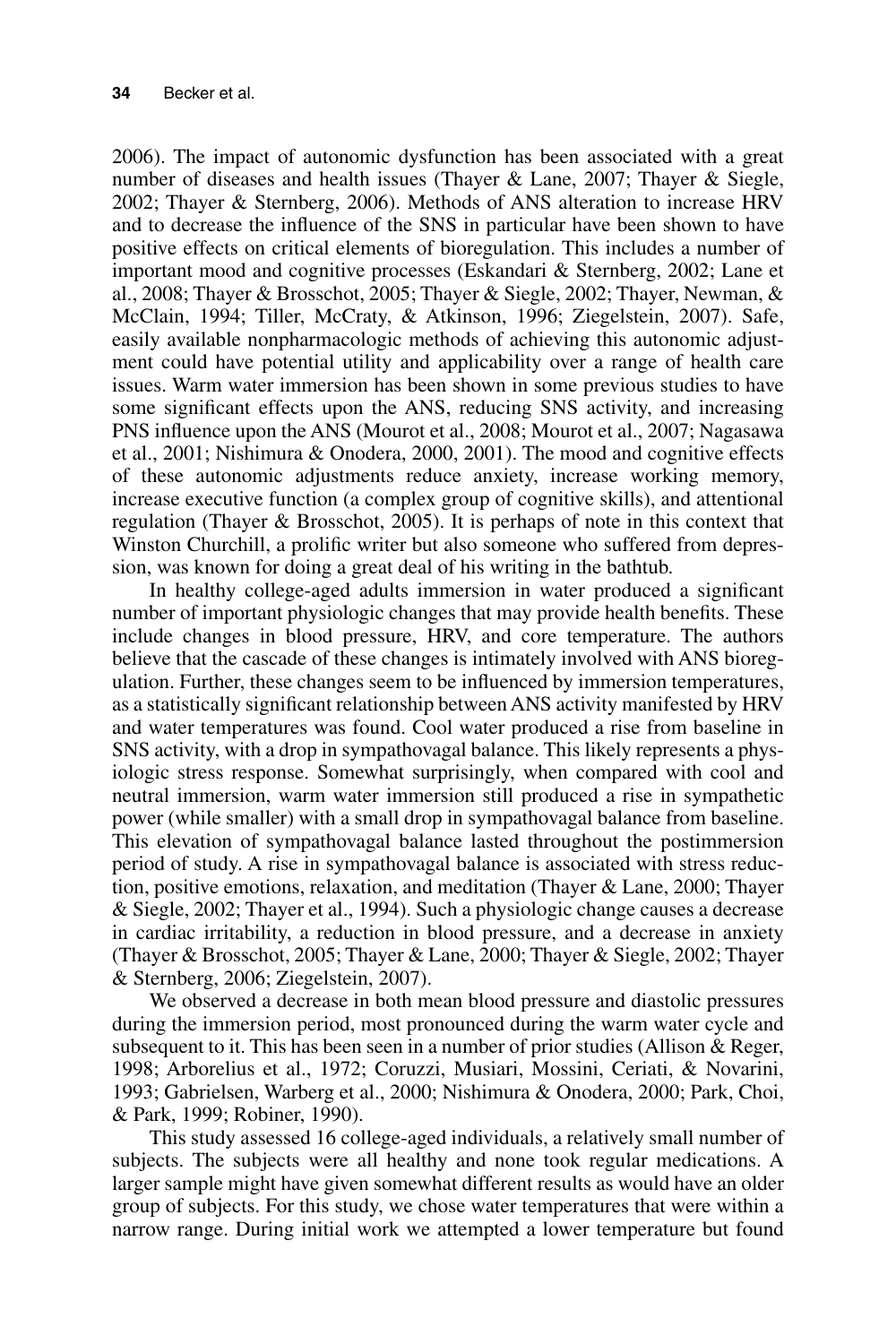that subjects first chilled and then shivered by the conclusion of the 24-min immersion period. This greatly affects the ECG pickup, masking the signal with muscle artifact. Shivering often persisted into the second tank, thus creating signal artifact that made the HRV measurement unusable. We initially attempted  $40^{\circ}$ C for the warm temperature, but found that none of the subjects were able to remain in the water for the desired 24 min immersion cycle, as core temperatures were elevated as has been found in prior research (Allison & Reger, 1998). The 24-min immersion cycle was chosen because HRV measurement requires at least a 5 min steady state cycle, and we were interested in assessment over a period of initial accommodation, followed by physiologic responses during full equilibration. The four 6-min periods left us a margin of error for data cleaning.

### **Conclusions**

We believe this to be the first study examining the effects of water immersion upon the ANS using various temperatures. There were striking differences between the three immersion states, with a pronounced increase in sympathovagal balance during the warm water immersion period, with a reduction in both diastolic and mean blood pressure. Core temperature also increased significantly in warm water compared with cool or neutral temperatures. The results showed substantial individual variation in magnitude, but not in direction. There may be clinical utility for the effects seen during warm water immersion.

#### **References**

- Allison, T.G., & Reger, W.E. (1998). Comparison of responses of men to immersion in circulating water at 40.0 and 41.5 degrees C. *Aviation, Space, and Environmental Medicine, 69*(9), 845–850.
- Arborelius, M., Jr., Balldin, U.I., Lilja, B., & Lundgren, C.E. (1972). Hemodynamic changes in man during immersion with the head above water. *Aerospace Medicine, 43*(6), 592–598.
- Balldin, U.I., & Lundgren, C.E. (1972). Effects of immersion with the head above water on tissue nitrogen elimination in man. *Aerospace Medicine, 43*(10), 1101–1108.
- Balldin, U.I., Lundgren, C.E., Lundvall, J., & Mellander, S. (1971). Changes in the elimination of 133 xenon from the anterior tibial muscle in man induced by immersion in water and by shifts in body position. *Aerospace Medicine, 42*(5), 489–493.
- Becker, B. (2004). Biophysiologic aspects of hydrotherapy. In B.B. Cole (Ed.), *Comprehensive Aquatic Therapy* (Second ed., pp. 19-56). Philadelphia PA: Elsevier Inc.
- Begin, R., Epstein, M., Sackner, M.A., Levinson, R., Dougherty, R., & Duncan, D. (1976). Effects of water immersion to the neck on pulmonary circulation and tissue volume in man. *Journal of Applied Physiology, 40*(3), 293–299.
- Bonde-Petersen, F., Schultz-Pedersen, L., & Dragsted, N. (1992). Peripheral and central blood flow in man during cold, thermoneutral, and hot water immersion. *Aviation*, *Space, and Environmental Medicine, 63*(5), 346–350.
- Brosschot, J.F., Van Dijk, E., & Thayer, J.F. (2007). Daily worry is related to low heart rate variability during waking and the subsequent nocturnal sleep period. *International Journal of Psychophysiology, 63*(1), 39–47.
- Christie, J.L., Sheldahl, L.M., Tristani, F.E., Wann, L.S., Sagar, K.B., Levandoski, S.G., et al. (1990). Cardiovascular regulation during head-out water immersion exercise. *Journal of Applied Physiology, 69*(2), 657–664.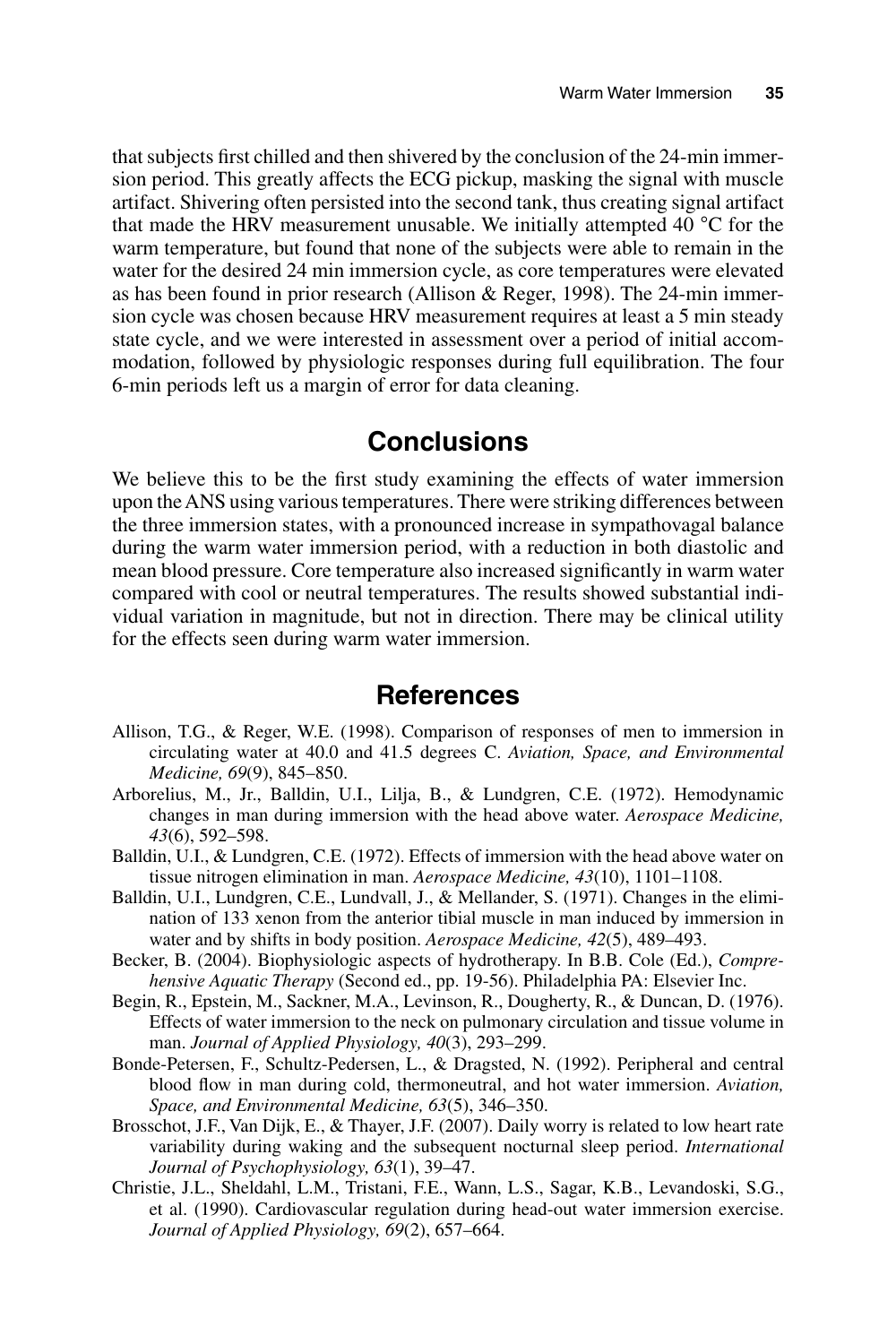- Cider, A., Svealv, B.G., Tang, M.S., Schaufelberger, M., & Andersson, B. (2006). Immersion in warm water induces improvement in cardiac function in patients with chronic heart failure. *European Journal of Heart Failure, 8*(3), 308–313.
- Coruzzi, P., Musiari, L., Mossini, G.L., Ceriati, R., & Novarini, A. (1993). Water immersion and salt-sensitivity in essential hypertension. *Scandinavian Journal of Clinical and Laboratory Investigation, 53*(6), 593–599.
- Ditto, B., Eclache, M., & Goldman, N. (2006). Short-term autonomic and cardiovascular effects of mindfulness body scan meditation. *Annals of Behavioral Medicine, 32*(3), 227–234.
- Epstein, M. (1976). Cardiovascular and renal effects of head-out water immersion in man: Application of the model in the assessment of volume homeostasis. *Circulation Research, 39*(5), 619–628.
- Epstein, M. (1992). Renal effects of head-out water immersion in humans: A 15-year update. *Physiological Reviews, 72*(3), 563–621.
- Eskandari, F., & Sternberg, E.M. (2002). Neural-immune interactions in health and disease. *Annals of the New York Academy of Sciences, 966,* 20–27.
- Gabrielsen, A., Bie, P., Holstein-Rathlou, N.H., Christensen, N.J., Warberg, J., Dige-Petersen, H., et al. (2001). Neuroendocrine and renal effects of intravascular volume expansion in compensated heart failure. *American Journal of Physiology. Regulatory, Integrative and Comparative Physiology, 281*(2), R459–R467.
- Gabrielsen, A., Johansen, L.B., & Norsk, P. (1993). Central cardiovascular pressures during graded water immersion in humans. *Journal of Applied Physiology, 75*(2), 581–585.
- Gabrielsen, A., Sorensen, V.B., Pump, B., Galatius, S., Videbaek, R., Bie, P., et al. (2000). Cardiovascular and neuroendocrine responses to water immersion in compensated heart failure. *American Journal of Physiology. Heart and Circulatory Physiology, 279*(4), H1931–H1940.
- Gabrielsen, A., Warberg, J., Christensen, N.J., Bie, P., Stadeager, C., Pump, B., et al. (2000). Arterial pulse pressure and vasopressin release during graded water immersion in humans. *American Journal of Physiology. Regulatory, Integrative and Comparative Physiology, 278*(6), R1583–R1588.
- Hanna, R.D., Sheldahl, L.M., & Tristani, F.E. (1993). Effect of enhanced preload with head-out water immersion on exercise response in men with healed myocardial infarction. *The American Journal of Cardiology, 71*(12), 1041–1044.
- Heigenhauser, G.F., Boulet, D., Miller, B., & Faulkner, J.A. (1977). Cardiac outputs of post-myocardial infarction patients during swimming and cyclic. *Medicine and Science in Sports, 9*(3), 143–147.
- Jiang, Z.L., He, J., Miyamoto, H., Tanaka, H., Yamaguchi, H., & Kinouchi, Y. (1994). Flow velocity in carotid artery in humans during immersions and underwater swimming. *Undersea & Hyperbaric Medicine, 21*(2), 159–167.
- Lane, R.D., McRae, K., Reiman, E.M., Chen, K., Ahern, G.L., & Thayer, J.F. (2008). *Neural correlates of heart rate variability during emotion*. Neuroimage.
- Lombardi, F. (2002). Clinical implications of present physiological understanding of HRV components. *Cardiac Electrophysiology Review, 6*(3), 245–249.
- Magder, S., Linnarsson, D., & Gullstrand, L. (1981). The effect of swimming on patients with ischemic heart disease. *Circulation, 63*(5), 979–986.
- Mano, T., Iwase, S., Yamazaki, Y., & Saito, M. (1985). Sympathetic nervous adjustments in man to simulated weightlessness induced by water immersion. *Journal of UOEH, 7*(Suppl.), 215–227.
- McMurray, F.C., Avery, K.E., & Sheps, D.S. (1988). Exercise hemodynamics in water and on land in patients with coronary artery disease. *Cardiopulmonary Rehabilitaion, 8,* 69.
- Meyer, K., & Leblanc, M.C. (2008). Aquatic therapies in patients with compromised left ventricular function and heart failure. *Clinical and Investigative Medicine. Medecine Clinique et Experimentale, 31*(2), E90–E97.